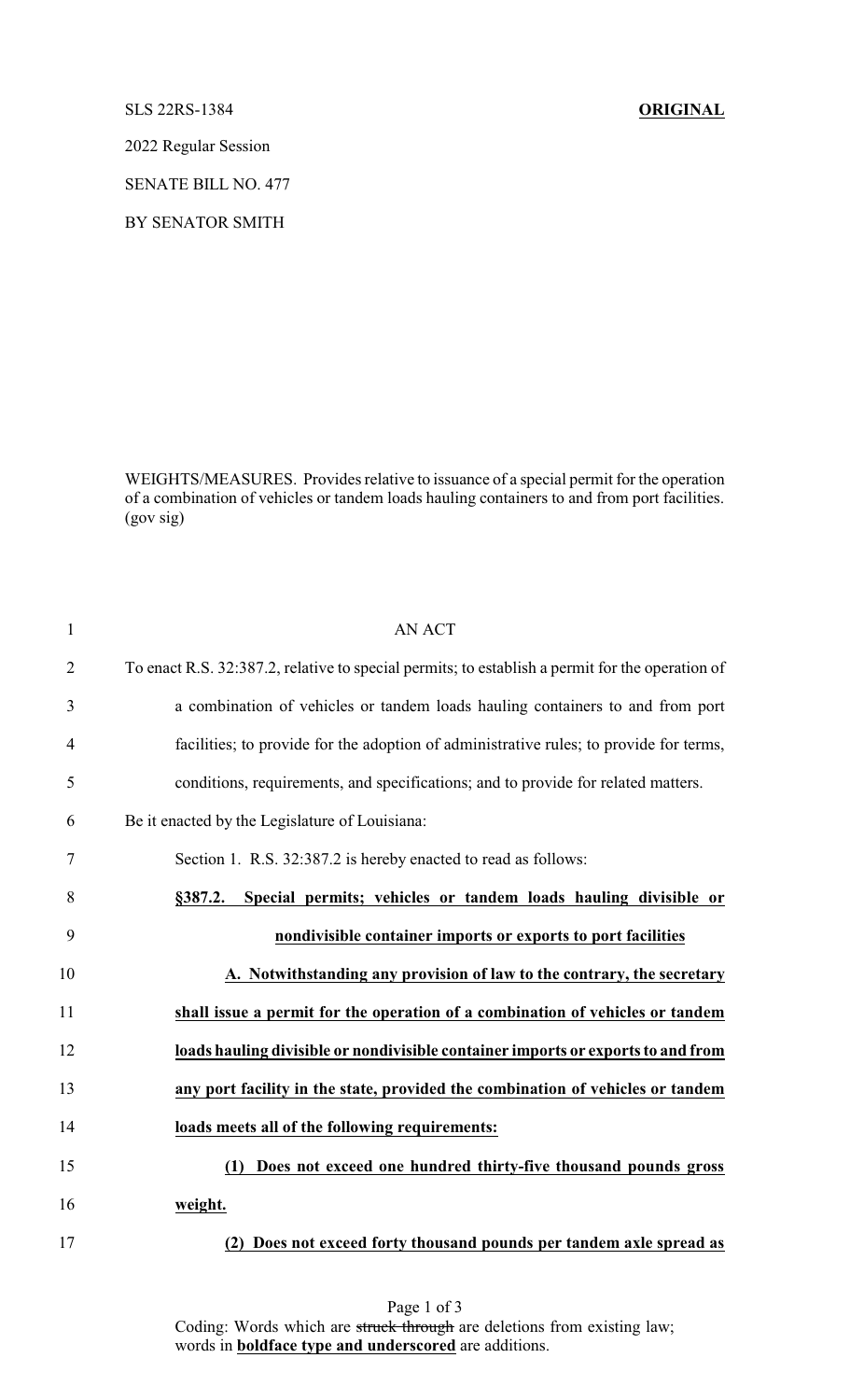| $\mathbf{1}$   | defined by the Department of Transportation and Development.                                  |
|----------------|-----------------------------------------------------------------------------------------------|
| $\overline{2}$ | (3) Does not exceed seventy-five feet in length.                                              |
| 3              | (4) Is equipped with a dual-axle dolly and a dolly safety system with tilt                    |
| 4              | sensors attached to the dolly that provide feedback on tilt information to the                |
| 5              | driver of the vehicle to ensure safe operations.                                              |
| 6              | B. The permits and route via state and federal roadways, excluding the                        |
| 7              | interstate system, shall be issued at the truck permit office of the Department               |
| 8              | of Transportation and Development.                                                            |
| 9              | C. The secretary shall adopt rules in accordance with the Administrative                      |
| 10             | <u>Procedure Act to implement the provisions of this Section.</u>                             |
| 11             | Section 2. This Act shall become effective upon signature by the governor or, if not          |
| 12             | signed by the governor, upon expiration of the time for bills to become law without signature |
| 13             | by the governor, as provided by Article III, Section 18 of the Constitution of Louisiana. If  |
| 14             | vetoed by the governor and subsequently approved by the legislature, this Act shall become    |
| 15             | effective on the day following such approval.                                                 |

The original instrument and the following digest, which constitutes no part of the legislative instrument, were prepared by Michelle Ridge.

|                 | <b>DIGEST</b>        |       |
|-----------------|----------------------|-------|
| SB 477 Original | 2022 Regular Session | Smith |

Present law provides relative to special permits issues by the secretary of the Department of Transportation and Development (department).

Proposed law requires the secretary to issue a permit for the operation of a combination of vehicles or tandem loads hauling divisible or nondivisible container imports or exports to and from any port facility in the state, provided that the combination of vehicles or tandem loads meets all of the following:

- (1) Does not exceed one hundred thirty-five thousand pounds gross weight.
- (2) Does not exceed forty thousand pounds per tandem axle spread as defined by the department.
- (3) Does not exceed seventy-five feet in length.
- (4) Is equipped with a dual-axle dolly and a dolly safety system with tilt sensors attached to the dolly that provide feedback on tilt information to the driver of the vehicle to ensure safe operations.

Proposed law provides that the permits and route via state and federal roadways, excluding the interstate system, shall be issued at the truck permit office of the department.

Page 2 of 3

Coding: Words which are struck through are deletions from existing law; words in **boldface type and underscored** are additions.